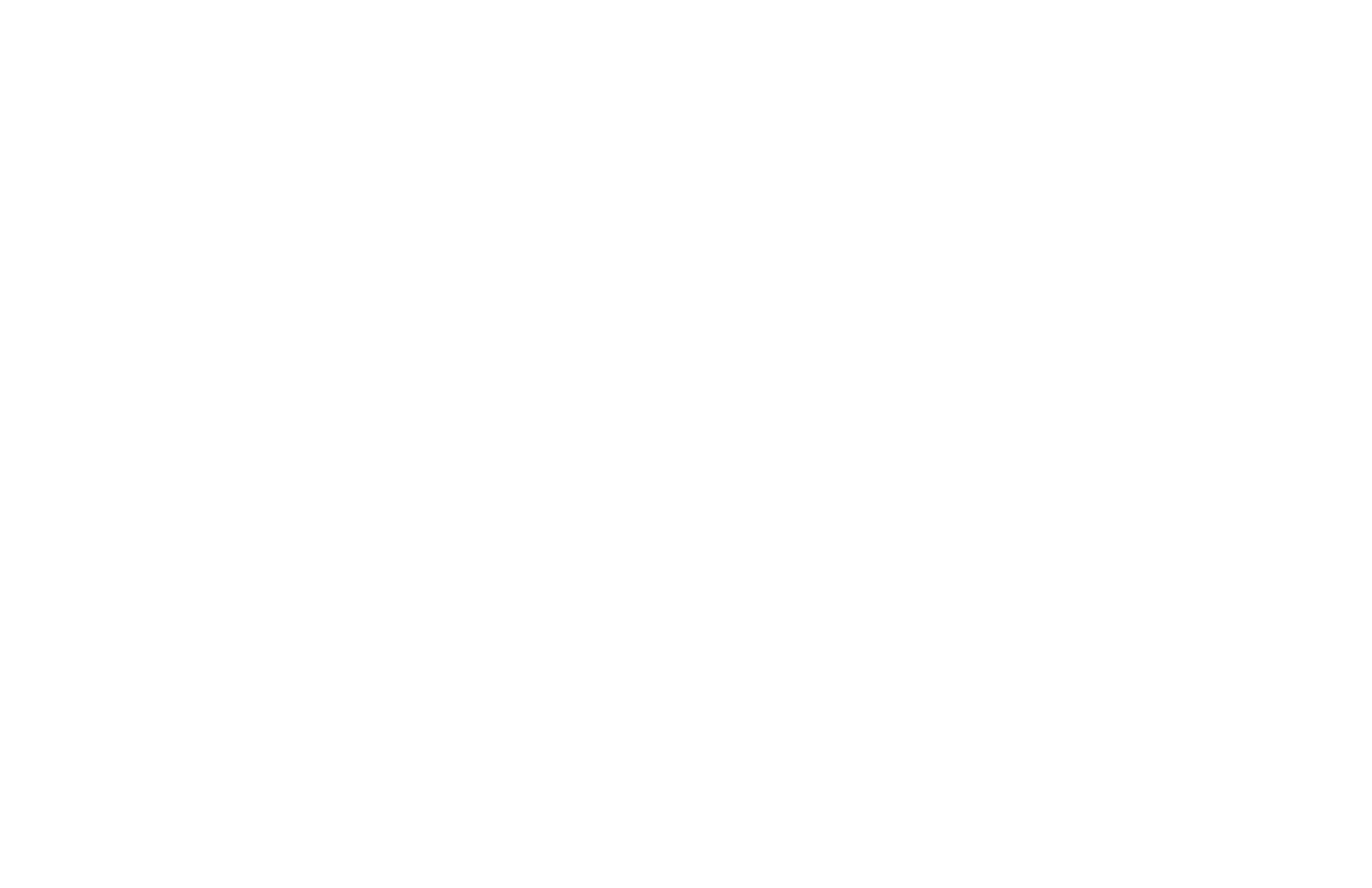

## **INTRODUCTION**

The Pasco County MPO 2035 Long Range Transportation Plan represents <sup>a</sup> significant milestone in addressing the transportation needs of Pasco County and the Tampa Bay region. There are <sup>a</sup> number of key follow up actions be‐ yond normal project development activities that the MPO and its partners will need to undertake in order for key elements of the plan to move for‐ ward. Key partners include Pasco County, the Florida Department of Trans‐ portation District 7, the Tampa Bay Area Regional Transportation Authority (TBARTA), and neighboring counties and MPOs, among others.

- $\bullet$ Pursue and Implement the Charter County Transit System Surtax
- $\bullet$ Increase Emphasis on <sup>a</sup> Multimodal Approach
- $\bullet$ Address Air Quality Considerations
- $\bullet$ Implement Land Use Changes
- $\bullet$ Address Environmental Mitigation
- $\bullet$ Address Transportation Funding and Mobility Fees
- $\bullet$ Strengthen Metropolitan Planning Process

#### **KEY IMPLEMENTATION ACTIONS**

In working with its partners, the MPO has identified numerous key imple‐ mentation actions that are critical to the future of transportation and land use in Pasco County. These include:

These implementation actions are discussed throughout the remainder of this chapter.

## **Pursue and Implement the Charter County Transportation System Surtax**

Current legislation in Florida allows "Charter" counties to enact <sup>a</sup> transporta‐ tion system surtax, which is <sup>a</sup> maximum of one penny of sales tax to fund transportation improvements with <sup>a</sup> requirement that <sup>a</sup> minimum of 75 per‐ cent of the revenues generated go toward public‐transportation‐related im‐ provements or service. The remaining 25 percent of revenues may be allocated to roadway improvements that support or complement transit invest‐ ments. Currently, Pasco County is not <sup>a</sup> Charter county and therefore is un‐

able to make use of this potential revenue source. Counties in the region that are currently eligible to exercise this funding option include Hillsbor‐ ough, Pinellas, and Sarasota.

This 2035 Long Range Transportation Plan assumes that the full penny of the transportation system surtax will be implemented by the year 2020, with 75 percent of the revenues going to public transportation and 25 percent going to other highway and/or public‐transportation‐related mobility improve‐ ments. Inclusion of this future revenue source enables the MPO to fund <sup>a</sup> significant expansion of the public transportation system identified for Pasco County in this plan. This includes premium transit service and other TBARTA‐ related improvements. Without this new revenue source, the cost affordable transit plan would be relegated to little more than the existing bus routes. While the County can continue to fund highway improvements currently identified in the plan through the assumed renewal of the Penny for Pasco sales tax beyond 2024, this revenue source cannot be used for transit im‐ provements. As <sup>a</sup> result, the transportation system surtax is critical to achieving the vision for Pasco County.

Since the citizens of Pasco County historically have demonstrated <sup>a</sup> willing‐ ness to support transportation improvements using dedicated sales tax reve‐ nues (i.e., Penny for Pasco), the MPO and its major partners (Pasco County, FDOT District 7, and the Federal Highway Administration) have agreed that it is reasonable to include the transportation system surtax as an assumed revenue source in the 2035 Cost Affordable Transportation Plan.

There has been significant momentum at local, regional, and state levels to support legislation that will give non-charter counties that are a part of a regional transportation authority the authority to implement the Charter County Transportation System Surtax if approved through <sup>a</sup> countywide ref‐ erendum. This includes <sup>a</sup> resolution of support to the legislative delegation by the Pasco County Board of County Commissioners approved on October 20, 2009. Members of the state legislative delegation have expressed sup‐ port in sponsoring the enabling legislation for counties that are <sup>a</sup> part of <sup>a</sup> regional transportation authority. This potential legislation also has the sup‐

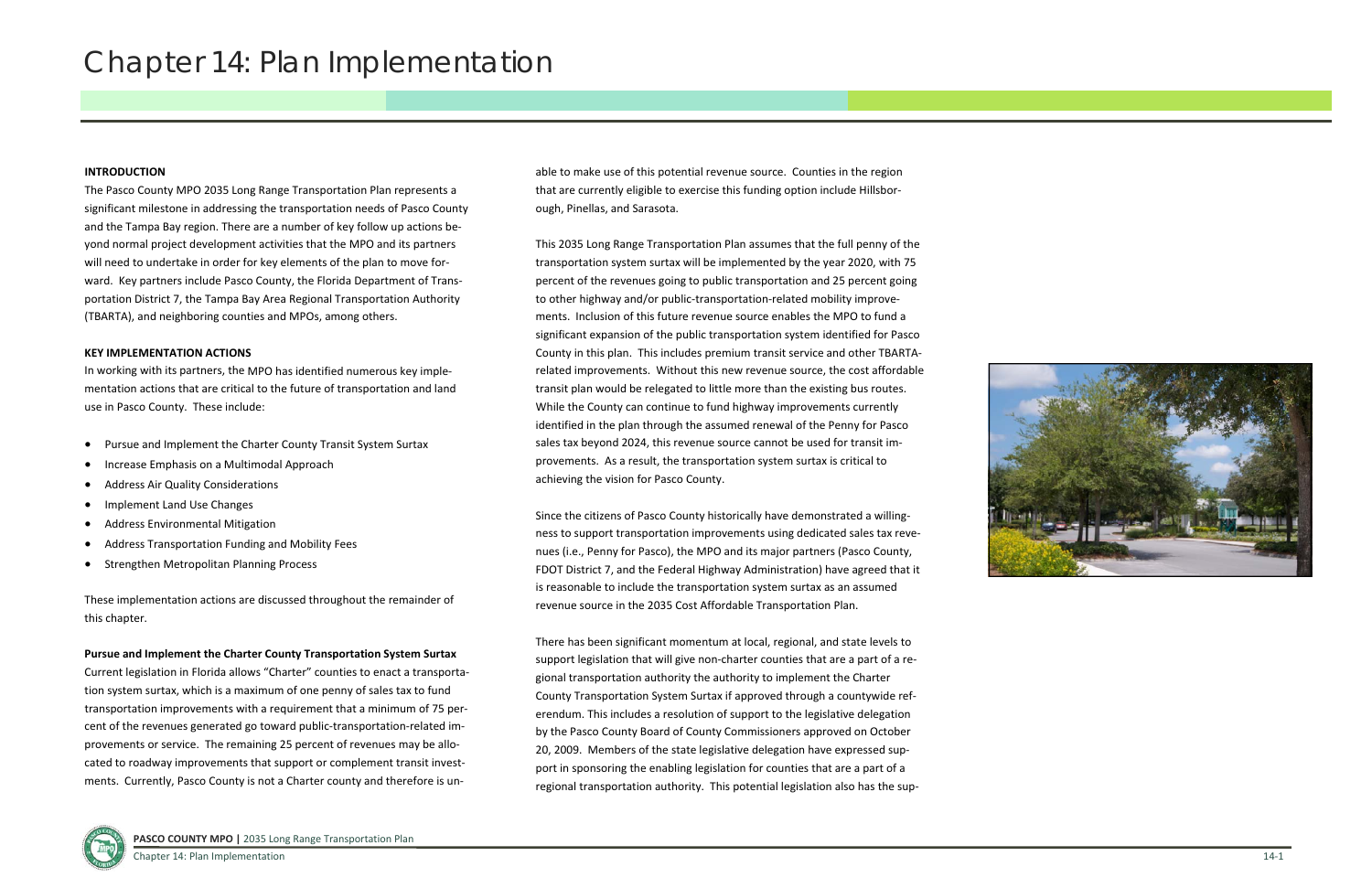**PASCO COUNTY MPO |** 2035 Long Range Transportation Plan Chapter 14: Plan Implementation





This section fulfills the Metropolitan Planning Organization's Program Manage‐ ment Handbook, Long Range Transportation Checklist, US Code Requirement C‐ 6 as stated below:

**"Doesthe plan considerstrategiesthatintegrate transportation and land use planning to provide for sustainable development and reduce green house gas emissions? [Subsection 339.175(1)]"**

*The section immediately following describes the recommended actions to further advance sustainable development and green house gas emission re‐ duction efforts.*

port of the Florida Metropolitan Planning Organization Advisory Committee (MPOAC).

The following strategy has been identified by Pasco County to support the implementation of the Charter County Transportation System Surtax:

- 1. Pasco County Board of County Commissioners: Adoption of <sup>a</sup> resolu‐ tion supporting the change in enabling legislation (Resolution 10‐14, passed October 20, 2009)
- 2. State Legislative Delegation: Sponsorship of enabling legislation
- 3. State Legislature: Approval of the enabling legislation
- 4. Pasco County: Public outreach and education
- 5. Pasco County Board of County Commissioners: Approval of surtax, to be placed on ballot for countywide referendum
- 6. Pasco County: Public outreach and education
- 7. Pasco County Citizens: Approval of the countywide referendum

#### **Increase Emphasis on <sup>a</sup> Multimodal Approach**

Through the adoption of the 2035 LRTP and the commitment to pursue <sup>a</sup> sig‐ nificant new funding source through the transportation system surtax, the Pasco County MPO has made <sup>a</sup> major commitment to <sup>a</sup> more balance multi‐ modal transportation improvement program over the next 25 years. The 2035 LRTP reflects Pasco County's commitment to major multimodal invest‐ ments supported by complementary land use and growth management poli‐ cies. Such <sup>a</sup> commitment means an increased emphasis on mobility options and <sup>a</sup> more balanced approach to roadways, public transportation, bicycle facilities, and sidewalks.

#### **Address Air Quality Considerations**

It is anticipated that many areas in Florida, including Pasco County as <sup>a</sup> part of the Tampa Bay air shed, will be identified as non‐attainment areas by the Environmental Protection Agency once pending air quality standards are en‐ acted. This will require an update to the Pasco MPO's LRTP to bring the plan into compliance with the new standards and associated rulemaking as it per‐ tains to the metropolitan planning process. This update of the Pasco MPO

LRTP likely will occur within the next two years and falls outside of the nor‐ mal update cycle for LRTPs. The Pasco MPO should monitor the pending air quality changes for their impact on this adopted LRTP.

#### **Implement Land Use Changes**

Pasco County is undertaking <sup>a</sup> strategic planning effort that includes the iden‐ tification of unique market areas within the county, and focuses urban ser‐ vices, including transportation, in specific market areas of the county. This includes developing transit oriented design land use overlays and associated development regulations to promote land uses that support public transpor‐ tation at <sup>a</sup> higher level. The Pasco County Strategic Plan has set <sup>a</sup> deadline of 2010 for Pasco County to adopt the required Comprehensive Plan and Land Development Code amendments to establish <sup>a</sup> Coastal/Inland Redevelop‐ ment and Infill urban service area and <sup>a</sup> Gateway "Opportunity" urban ser‐ vice area along State Road 54, as described in the 2008 Urban Land Institute report. The Pasco MPO should participate in this ongoing effort to strengthen opportunities to integrate land use and transportation in Pasco County and the rest of the Tampa Bay region.

During the development of this LRTP, the County decided to take <sup>a</sup> more pro‐ active approach in directing growth into certain areas by dividing the county into market areas. These land use patterns are intended to be more transit supportive in order to promote sustainable development and reduce green‐ house gas emissions. Each market area has similar land use characteristics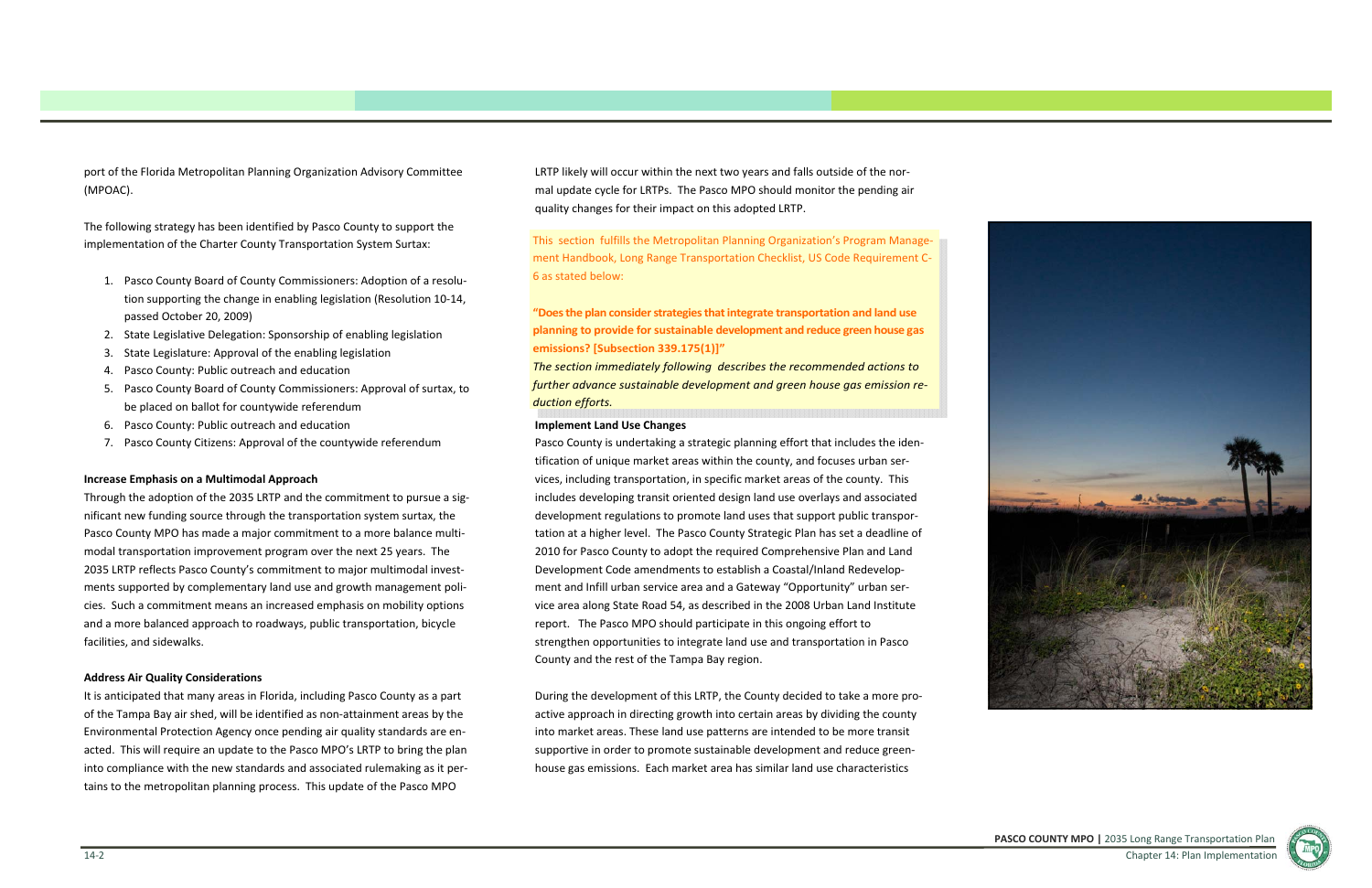

| <b>Center</b>                              | <b>Stories</b> |                 |                | <b>Ground</b>   | <b>Building</b>  | <b>Center</b>      | <b>Percent Allocation</b> |                   |     | <b>Average Units Per Acre</b> |                |              |                | <b>Effective</b> |                |            |
|--------------------------------------------|----------------|-----------------|----------------|-----------------|------------------|--------------------|---------------------------|-------------------|-----|-------------------------------|----------------|--------------|----------------|------------------|----------------|------------|
|                                            |                |                 |                |                 | <b>Footprint</b> |                    |                           | <b>Employment</b> |     |                               |                |              |                |                  | (Selected) FAR |            |
| <b>Type</b>                                | <b>Min</b>     | <b>Max</b>      | <b>Assumed</b> | <b>Coverage</b> | (sq. ft.)        | <b>Footprint</b>   | <b>DU</b>                 | <b>Ind</b>        | Com | Serv                          | <b>DU</b>      | Ind          | Com            | <b>Serv</b>      | <b>Gross</b>   | <b>Net</b> |
| Urban Center                               |                | 20 <sub>l</sub> | 10             | 50%             | 21,780           | ∣ sq mi∎           | 30%                       | 0%                | 20% | 50%                           | 41             |              | 22             | 84               | 5.00           | 2.50       |
| <b>Regional Commercial</b>                 |                |                 |                | 45%             | 19,602           | $0.5$ sq mi        | 10%                       | 0%                | 55% | 35%                           |                |              | 28             | 19 <sub>l</sub>  | 1.35           | 0.61       |
| <b>Regional Professional Service</b>       | $\mathbf{3}$   | 12              |                | 30%             | 13,068           | $0.25 - 0.5$ sq mi | 20%                       | 0%                | 20% | 60%                           | $\overline{9}$ | <sup>0</sup> | 11             | 42               | 2.40           | 0.72       |
| Regional Mixed Use                         |                | 10 <sup>1</sup> |                | 50%             | 21,780           | $0.5$ sq mi        | 30%                       | 0%                | 25% | 45%                           | 20             |              | 14             | 38               | 2.50           | 1.25       |
| <b>Community Commercial</b>                |                |                 |                | 25%             | 10,890           | $0.25$ sq mi       | 20%                       | 0%                | 45% | 35%                           |                |              | 5              |                  | 0.50           | 0.13       |
| <b>Community Professional Service</b>      |                |                 |                | 30%             | 13,068           | 0.25 - 0.5 sq mi   | 20%                       | 0%                | 20% | 60%                           |                |              |                | 26               | 1.50           | 0.45       |
| Community Mixed Use - Historic Town Center |                |                 |                | 50%             | 21,780           | $0.25$ sq mi       | 20%                       | 0%                | 25% | 55%                           |                |              | 5 <sub>l</sub> | 23               | 1.00           | 0.50       |
| Community Mixed Use - TOD - New Town       |                |                 |                | 45%             | 19,602           | l sq mi∎           | 65%                       | 5%                | 15% | 15%                           | 16             |              |                |                  | 1.35           | 0.61       |
| Community Mixed Use - TOD - Village        |                |                 |                | 45%             | 19,602           | $0.5$ sq mi        | 38%                       | 2%                | 30% | 30%                           |                |              |                | 11               | 0.90           | 0.41       |
| <b>Community Business Commerce Park</b>    |                |                 |                | 30%             | 10,890           | $0.25$ sq mi       | 20%                       | 40%               | 20% | 20%                           |                |              | Δ              |                  | 0.50           | 0.15       |
| Neighborhood                               |                |                 |                | 45%             | 19,602           | 0.125-0.25 sq mi   | 80%                       | 0%                | 10% | 10%                           | 14             |              | $\overline{2}$ |                  | 0.90           | 0.41       |
| Park and Ride - Urban                      |                |                 |                | 20%             | 8,712            | 80K sq ft          | 0%                        | 0%                | 40% | 60%                           |                |              |                |                  | 0.20           | 0.04       |
| Park and Ride - Suburban                   |                |                 |                | 20%             | 8,712            | 20K sq ft          | 0%                        | 0%                | 50% | 50%                           | 01             |              |                |                  | 0.20           | 0.04       |
| Park and Ride - Parking only               | ΩL             |                 |                | 0%              |                  |                    | 100%                      | 0%                | 0%  | 0%                            |                |              | ∩              |                  | 0.00           | 0.00       |



*Figure 14‐1: Regional Commercial Example International Plaza, Tampa, FL*





*Figure 14‐4: Park and Ride Example Valley Metro, Phoenix, AZ*

and development patterns. These market areas are shown in Map 14‐1 and described briefly below:

- **I.** *Coastal Inland Market Area:* This area includes the cities of Port Richey and New Port Richey and the US 19 corridor. This is currently the most populous and urban part of the county. Growth will be encouraged in this area in the form of infill and redevelopment.
- **II.** *Gateway Opportunity Market Area:* This is the southern part of the county along the SR 54/SR 56 corridor, which is the fastest‐growing part of the county, due to the close proximity to Hillsborough County and the city of Tampa. Because of the recent rapid growth and the plans included in this LRTP for managed lanes on the SR 54/SR 56 corridor, this market area is the primary target area for growth. Growth in this area should be contained in high‐density, transit‐oriented, center development.
- **III.** *Suburban Market Area:* This area makes up the central part of the county, north of SR 54/SR 56 and south of SR 52. Growth in this area will likely be lower‐density residential development.
- *IV. East Cities Market Area:* The US 301 corridor and the cities of Zephyrhills and Dade City are included in this market area. This area also includes the green swamp. Like Market Area I, growth will be encouraged in the form of infill and redevelopment within the cities.
- **V.** *Rural Market Area:* Growth likely will be discouraged from this area north of SR 52. The goal is to keep the rural aspect intact and avoid sprawling growth.

#### **Center Types**

As part of the revised land use, centers will be developed at certain nodes or intersections within each market area. These centers can take on many dif‐ ferent forms and functions. The purpose of the centers are to direct growth into compact development <sup>s</sup> that will support the transit improvements in‐ cluded in this LRTP. Table 14‐1 describes the center types to be used in the

revised land use forecast for Pasco County. It shows the typical residential densities and non‐residential intensities the centers will be able to accom‐ modate, as well as the typical footprint size of each center type.

**Table 14‐1: Center Types**



*Figure 14‐3: Community Mixed Use Example Celebration, FL*

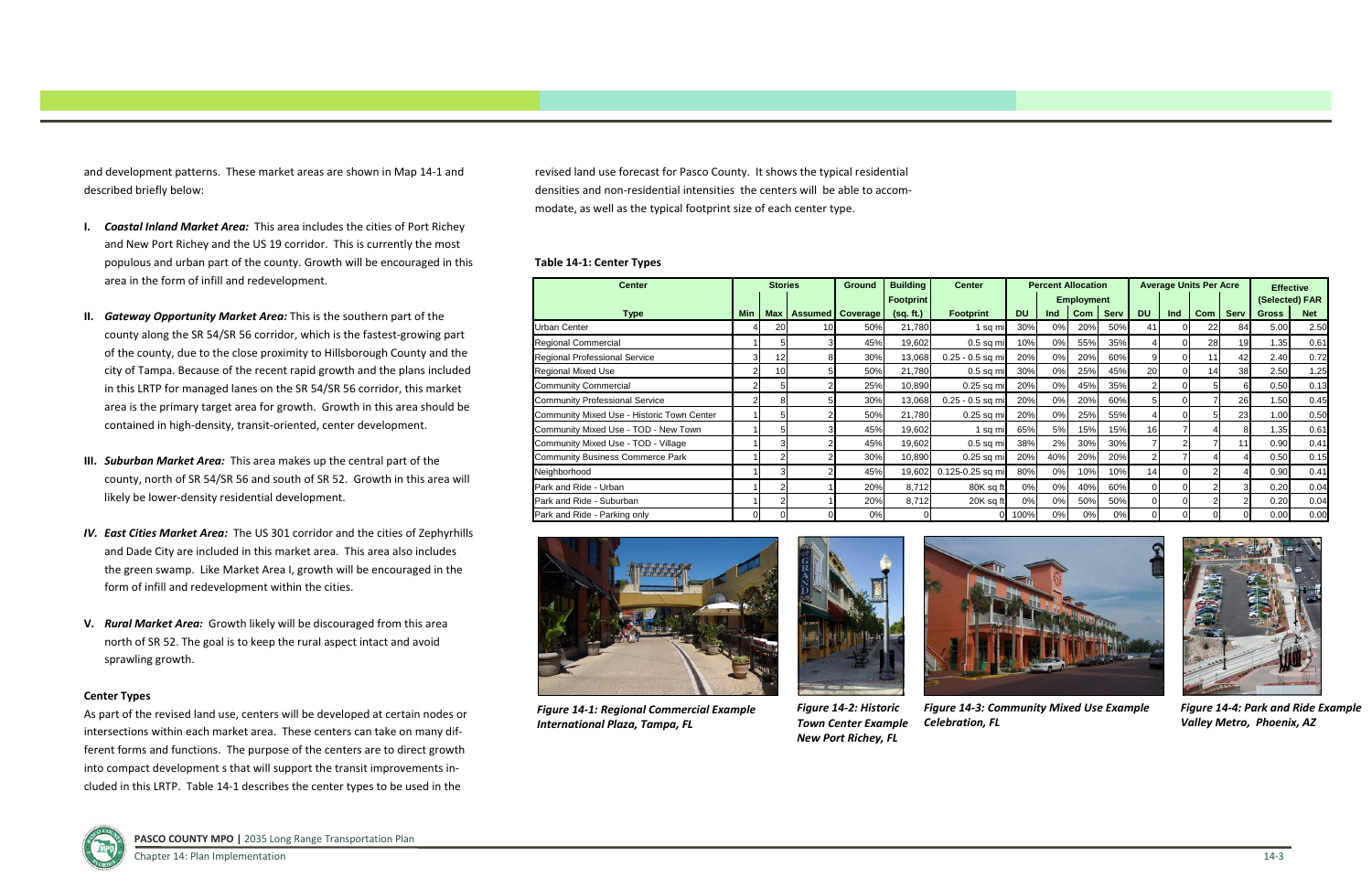





```
Map 14‐1: Proposed Market Areas
```